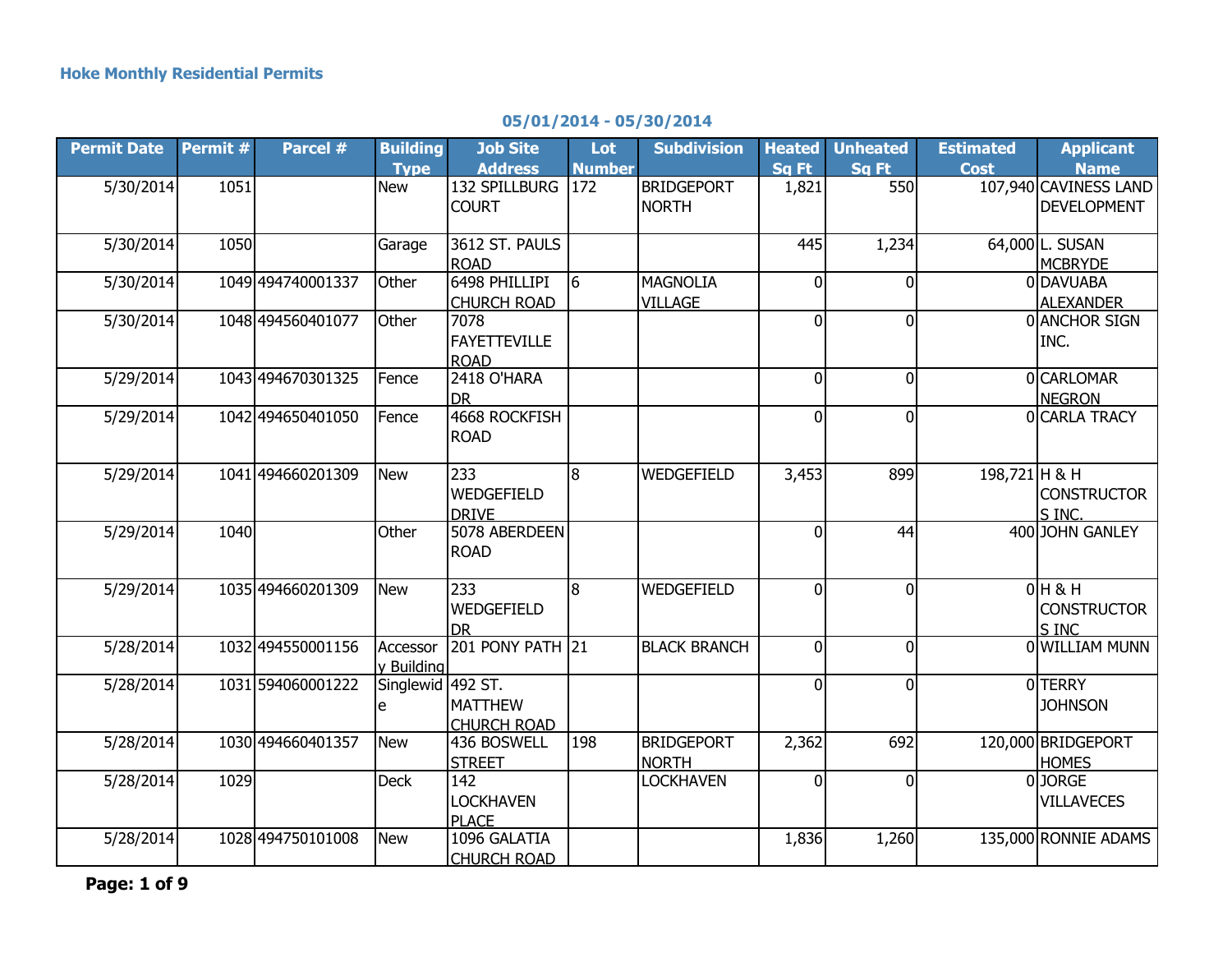| 5/28/2014 | 1027 |                   | Accessor     | 201 PONY PATH            |                 | <b>BLACK BRANCH</b> | $\overline{0}$ | 352            |              | 4,000 WILLIAM H.               |
|-----------|------|-------------------|--------------|--------------------------|-----------------|---------------------|----------------|----------------|--------------|--------------------------------|
|           |      |                   | y Building   | 1513 JOHN                |                 |                     |                |                | 83,000 JAMES | MUNN JR.                       |
| 5/28/2014 |      | 1026 294410001034 | <b>New</b>   | <b>ROAD</b>              |                 |                     | 1,300          | 0              |              | DRISCOLL                       |
| 5/28/2014 |      | 1025 694451801033 | Addition     | 2587 HWY 401             |                 |                     | 448            | 0              |              | 4,500 ANGELA                   |
|           |      |                   |              | <b>BUSINESS</b>          |                 |                     |                |                |              | <b>JIMENEZ</b>                 |
| 5/28/2014 |      | 1024 494830101110 | Accessor     | 126 BELLE                |                 | <b>STONEWALL</b>    | $\overline{0}$ | 960            |              | 13,340 STEPHEN RILEY           |
|           |      |                   |              | y Building BOYD DRIVE    |                 |                     |                |                |              |                                |
| 5/28/2014 |      | 1023 494560201356 | Cell         | 336 HOBSON               |                 |                     | 209            | $\Omega$       |              | 15,000 AMERICAN                |
|           |      |                   | <b>Tower</b> | <b>ROAD</b>              |                 |                     |                |                |              | <b>TOWER</b>                   |
| 5/27/2014 | 1022 |                   | Addition     | 156                      |                 | <b>MAPLES@WEST</b>  | $\overline{0}$ | 108            |              | 28,313 THOMAS &                |
|           |      |                   |              | <b>CRESTWOOD</b>         |                 | <b>GATE</b>         |                |                |              | <b>JESSICA</b>                 |
|           |      |                   |              | LANE                     |                 |                     |                |                |              | <b>MELTON</b>                  |
| 5/27/2014 | 1021 |                   | Renovati     | 734 HOGART               |                 | BRIDGEPORT          | $\overline{0}$ | 132            |              | 16,355 TEDDY & MARY            |
|           |      |                   | ons          | <b>STREET</b>            |                 |                     |                |                |              | <b>COMPTON</b>                 |
| 5/27/2014 |      | 1020 794610001058 | <b>New</b>   | 5233 BALFOUR             |                 |                     | 1,456          | 860            |              | 125,000 RAS E DAVIS            |
|           |      |                   |              | <b>ROAD</b>              |                 |                     |                |                |              | JR.                            |
| 5/27/2014 |      | 1019 694440001266 | <b>New</b>   | 746 ROANOKE              | 456             | <b>RIVERBROOKE</b>  | 2,000          | 618            |              | 117,992 H & H ONSITE           |
|           |      |                   |              | <b>DRIVE</b>             |                 |                     |                |                |              | <b>HOMES</b>                   |
| 5/27/2014 |      | 1018 694440001273 | New          | <b>608 ROANOKE</b>       | 466             | <b>RIVERBROOKE</b>  | 2,106          | 665            |              | 124,585 H & H ONSITE           |
|           |      |                   |              | <b>DRIVE</b>             |                 |                     |                |                |              | <b>HOMES</b>                   |
| 5/27/2014 |      | 1017 694440001272 | <b>New</b>   | 626 ROANOKE              | 465             | <b>RIVERBROOKE</b>  | 1,412          | 567            |              | 87,043 H & H ONSITE            |
|           |      |                   |              | <b>DRIVE</b>             |                 |                     |                |                |              | <b>HOMES</b>                   |
| 5/27/2014 |      | 1016 694440001275 | New          | 560 ROANOKE              | 468             | <b>RIVERBROOKE</b>  | 1,592          | 868            |              | 104,772 H & H ONSITE           |
|           |      |                   |              | <b>DRIVE</b>             |                 |                     |                |                |              | HOMES, LLC                     |
| 5/27/2014 |      | 1015 494650301045 | Other        | 136                      | $\overline{22}$ | SPRINGVALLEY        | $\Omega$       | $\Omega$       |              | 0 FREDRICK                     |
| 5/27/2014 |      | 1010 494450001433 | Other        | MOSSWOOD D<br>4944       |                 |                     | $\overline{0}$ | $\overline{0}$ |              | <b>BURDEN</b><br>0 CELEBRATION |
|           |      |                   |              |                          |                 |                     |                |                |              |                                |
|           |      |                   |              | <b>FAYETTEVILLE</b>      |                 |                     |                |                |              | OF PRAISE                      |
| 5/27/2014 |      | 1007 494660401357 | New          | <b>RD</b><br>436 BOSWELL | 198             | <b>BRIDGEPORT</b>   | $\overline{0}$ | $\Omega$       |              | 0BRIDGEPORT                    |
|           |      |                   |              | <b>ST</b>                |                 | <b>NORTH</b>        |                |                |              | <b>HOMES</b>                   |
| 5/27/2014 |      | 1005 494650301043 | Accessor     | 111                      | $\overline{2}$  | <b>SPRINGVALLEY</b> | $\overline{0}$ | $\mathbf 0$    |              | 0 CARMELO                      |
|           |      |                   |              | y Building SPRINGVALLEY  |                 |                     |                |                |              | <b>ROSARIO</b>                 |
|           |      |                   |              | <b>DR</b>                |                 |                     |                |                |              |                                |
| 5/23/2014 |      | 1000 494850301029 |              | Commerc 7604 ROCKFISH    |                 |                     | 3,600          | $\mathbf 0$    | 80,000       |                                |
|           |      |                   | ial          | <b>ROAD</b>              |                 |                     |                |                |              |                                |
|           |      |                   |              |                          |                 |                     |                |                |              |                                |
| 5/23/2014 |      | 998 794430001004  | <b>New</b>   | 3612 ST. PAULS           |                 |                     | 2,858          | 1,464          |              | 286,000 L. SUSAN               |
|           |      |                   |              | <b>ROAD</b>              |                 |                     |                |                |              | <b>MCBRYDE</b>                 |
| 5/23/2014 |      | 997 494650401249  | Fence        | 515 LOUISANA             | 16              | <b>MAGNOLIA</b>     | $\overline{0}$ | $\mathbf 0$    |              | 0DENNIS                        |
|           |      |                   |              | <b>DR</b>                |                 | <b>GREEN</b>        |                |                |              | <b>BRIGMAN</b>                 |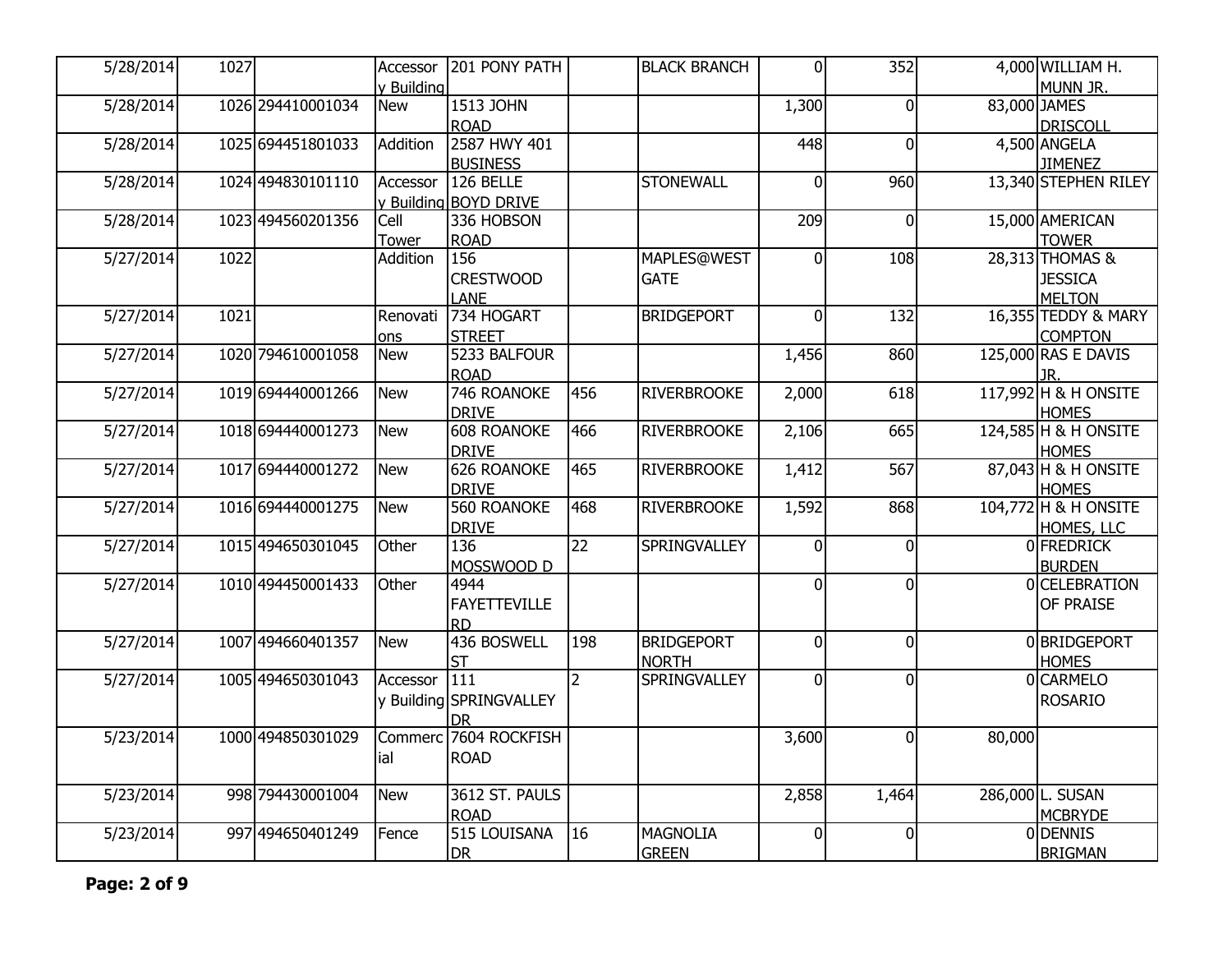| 5/23/2014 |     | 996 294410001034 | New        | 1513 JOHN                       |     |                    | $\overline{0}$ | $\overline{0}$ | 0JAMES                         |
|-----------|-----|------------------|------------|---------------------------------|-----|--------------------|----------------|----------------|--------------------------------|
|           |     |                  |            | <b>ROAD</b>                     |     |                    |                |                | <b>DRISCOLL</b>                |
| 5/23/2014 |     | 994 584980001005 | New        | 101                             |     |                    | $\Omega$       | $\overline{0}$ | 0 BILL DAWSON                  |
|           |     |                  |            | <b>RESERVATION</b>              |     |                    |                |                |                                |
|           |     |                  |            | <b>ROAD</b>                     |     |                    |                |                |                                |
| 5/23/2014 | 993 |                  | <b>New</b> | 1069 GALATIA                    |     |                    | 1,600          | 180            | 90,000 BETTY WILSON            |
|           |     |                  |            | <b>CHURCH ROAD</b>              |     |                    |                |                |                                |
| 5/23/2014 |     | 992 584980001005 | New        | 101                             |     |                    | $\Omega$       | $\overline{0}$ | 0 BILL DAWSON                  |
|           |     |                  |            | <b>RESERVATION</b>              |     |                    |                |                |                                |
|           |     |                  |            | <b>ROAD</b>                     |     |                    |                |                |                                |
| 5/22/2014 |     | 989 494660201011 | Other      | 8861                            |     |                    | $\Omega$       | $\overline{0}$ | 0ELEANOR                       |
|           |     |                  |            | <b>FAYETTEVILLE</b>             |     |                    |                |                | <b>KIRKLAND</b>                |
|           |     |                  |            | <b>ROAD</b>                     |     |                    |                |                |                                |
| 5/22/2014 |     | 987 694440001273 | New        | <b>608 ROANOKE</b>              | 466 | <b>RIVERBROOKE</b> | $\Omega$       | $\overline{0}$ | 0 H & H ONSITE                 |
|           |     |                  |            | <b>DR</b>                       |     |                    |                |                | <b>HOMES</b>                   |
| 5/22/2014 |     | 985 694440001266 | New        | 746 ROANOKE                     | 456 | <b>RIVERBROOKE</b> | $\Omega$       | $\overline{0}$ | 0H & H ONSITE                  |
|           |     |                  |            | <b>DR</b>                       |     |                    |                |                | <b>HOMES</b>                   |
| 5/22/2014 |     | 984 694440001275 | New        | <b>560 ROANOKE</b>              | 468 | <b>RIVERBROOKE</b> | 0              | 0              | 0 H & H ONSITE                 |
|           |     |                  |            | <b>DR</b><br><b>626 ROANOKE</b> | 465 |                    |                | $\overline{0}$ | <b>HOMES</b><br>0 H & H ONSITE |
| 5/22/2014 |     | 983 694440001272 | New        | <b>DR</b>                       |     | <b>RIVERBROOKE</b> | $\overline{0}$ |                | <b>HOMES</b>                   |
| 5/21/2014 |     | 980 794610001058 | New        | 5233 BALFOUR                    |     |                    | 0              | $\overline{0}$ | 0 RAS E DAVIS                  |
|           |     |                  |            | <b>ROAD</b>                     |     |                    |                |                | JR.                            |
| 5/21/2014 |     | 978 494560301421 | Other      | 374 STANSBURY                   |     | <b>BRENTHAVEN</b>  | $\overline{0}$ | $\overline{0}$ | 0 MICHAEL RAY                  |
|           |     |                  |            | <b>DRIVE</b>                    |     |                    |                |                |                                |
|           |     |                  |            |                                 |     |                    |                |                |                                |
| 5/21/2014 |     | 977 494560301421 | Other      | 374 STANSBURY 49                |     | <b>BRENTHAVEN</b>  | $\Omega$       | $\overline{0}$ | 0 MICHAEL RAY                  |
|           |     |                  |            |                                 |     |                    |                |                |                                |
| 5/21/2014 |     | 976 584950001133 | New        | 1594 NORTH                      |     |                    | 1,870          | $\overline{0}$ | 140,000 DAVID ROGLER           |
|           |     |                  |            | <b>HORACE</b>                   |     |                    |                |                |                                |
|           |     |                  |            | <b>WALTERS ROAD</b>             |     |                    |                |                |                                |
|           |     |                  |            |                                 |     |                    |                |                |                                |
| 5/21/2014 |     | 975 494540001184 |            | Commerc 823 PHILLIPI            |     |                    | $\Omega$       | $\Omega$       | 0 FAITH MISSION                |
|           |     |                  | ial        | <b>CHURCH ROAD</b>              |     |                    |                |                | <b>CHURCH</b>                  |
|           |     |                  |            | 1626 STROTHER                   |     |                    |                | $\overline{0}$ |                                |
| 5/21/2014 |     | 974 584870001086 | Addition   | <b>ROAD</b>                     |     |                    | 80             |                | 6,000 CHARLES BAKER            |
|           |     |                  |            |                                 |     |                    |                |                |                                |
| 5/21/2014 |     | 973 294400001351 |            | Singlewid 133 BREWER            |     |                    | $\Omega$       | $\overline{0}$ | 0 MIQUEL                       |
|           |     |                  | e          | <b>DRIVE</b>                    |     |                    |                |                | <b>CORRALTITLAN</b>            |
|           |     |                  |            |                                 |     |                    |                |                |                                |
|           |     |                  |            |                                 |     |                    |                |                |                                |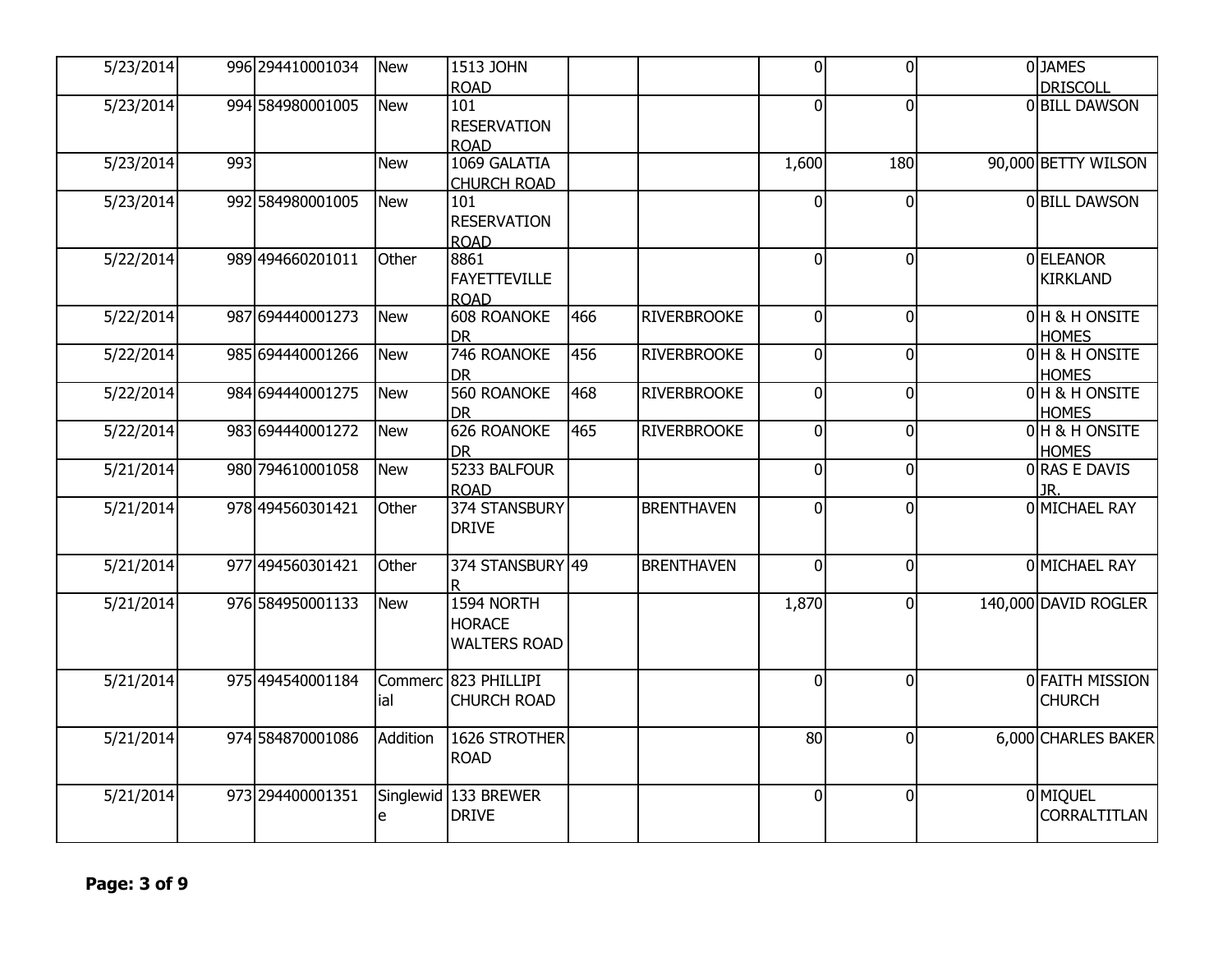| $\overline{5/21/2014}$ |     | 972 694450001304 | Cell         | 4087                |     |                      | $\Omega$       | $\overline{0}$ |          | OCROWN CASTLE            |
|------------------------|-----|------------------|--------------|---------------------|-----|----------------------|----------------|----------------|----------|--------------------------|
|                        |     |                  | Tower        | <b>FAYETTEVILLE</b> |     |                      |                |                |          |                          |
|                        |     |                  |              | <b>ROAD</b>         |     |                      |                |                |          |                          |
| 5/21/2014              |     | 970 494550001622 | New          | 576 ROYAL           | 21  | <b>TURNBERRY</b>     | 2,957          | 632            |          | 189,900 CAVINESS &       |
|                        |     |                  |              | <b>BIRKDALE</b>     |     |                      |                |                |          | <b>CATES</b>             |
|                        |     |                  |              | <b>DRIVE</b>        |     |                      |                |                |          |                          |
| 5/21/2014              | 969 |                  | Other        | 8332                |     |                      | $\Omega$       | $\overline{0}$ |          | 0 ABC LEARNING           |
|                        |     |                  |              | <b>FAYETTEVILLE</b> |     |                      |                |                |          | <b>CENTER</b>            |
|                        |     |                  |              | <b>ROAD</b>         |     |                      |                |                |          |                          |
| 5/21/2014              |     | 968 494760301754 | <b>Deck</b>  | 156 SNIPE           |     | <b>MAPLES@WEST</b>   | $\Omega$       | 150            |          | 1,900 MIKE & AMBER       |
|                        |     |                  |              | <b>COURT</b>        |     | <b>GATE</b>          |                |                |          | <b>RUCKER</b>            |
| 5/20/2014              |     | 967 584870001086 | Addition     | 1626 STROTHER       |     |                      | $\Omega$       | $\Omega$       |          | <b>OCHARLES BAKER</b>    |
|                        |     |                  |              | <b>ROAD</b>         |     |                      |                |                |          |                          |
| 5/20/2014              | 965 |                  | Addition     | 295 SEABISCUIT      |     | <b>GALATIA FARMS</b> | $\overline{0}$ | $\mathbf 0$    |          | 19,692 GUS & SHIRLEY     |
|                        |     |                  |              |                     |     |                      |                |                |          |                          |
|                        |     |                  |              | <b>DRIVE</b>        |     |                      |                |                |          | <b>SMALLS</b>            |
| 5/20/2014              |     | 964 494450001431 | Commerc 4530 |                     |     |                      | $\Omega$       | $\Omega$       |          | 0 AMERICAN               |
|                        |     |                  | ial          | <b>FAYETTEVILLE</b> |     |                      |                |                |          | PROMOTIONAL              |
|                        |     |                  |              | <b>ROAD</b>         |     |                      |                |                |          | <b>EVENTS</b>            |
| 5/20/2014              |     | 962 694150001236 | Garage       | 198 Pond Rd         |     |                      | $\overline{0}$ | $\mathbf 0$    | $\Omega$ |                          |
| 5/20/2014              |     | 961 594060001250 | <b>Deck</b>  | 121 FURLONG         |     | <b>STEEPLECHASE</b>  | <sup>0</sup>   | 216            |          | 3,184 DOUG RAMESEY       |
|                        |     |                  |              | LANE                |     |                      |                |                |          |                          |
| 5/20/2014              |     | 960 594060001250 | <b>Deck</b>  | 121 FURLONG         | 25  | <b>STEEPLECHASE</b>  | $\overline{0}$ | $\overline{0}$ |          | 0 DOUG RAMESEY           |
|                        |     |                  |              | LANE                |     |                      |                |                |          |                          |
| 5/19/2014              |     | 956 494550001622 | <b>New</b>   | 576 ROYAL           | 21  | <b>TURNBERRY</b>     | $\Omega$       | $\mathbf 0$    |          | <b>OCAVINESS &amp;</b>   |
|                        |     |                  |              | <b>BIRKDALE DR</b>  |     |                      |                |                |          | <b>CATES</b>             |
| 5/19/2014              |     | 954 494550001562 | Fence        | 368 EXETER DR 95    |     | <b>TURNBERRY</b>     | $\Omega$       | $\overline{0}$ |          | 0 KARL CURRY             |
|                        |     |                  |              |                     |     |                      |                |                |          |                          |
| 5/19/2014              |     | 953 494760301754 | <b>Deck</b>  | 156 SNIPE CT        | 912 | <b>WEST GATE</b>     | $\overline{0}$ | $\overline{0}$ |          | <b>OMIKE &amp; AMBER</b> |
|                        |     |                  |              |                     |     | <b>THE MAPLES</b>    |                |                |          | <b>RUCKER</b>            |
| 5/19/2014              |     | 950 494560201356 | Cell         | <b>HOBSON ROAD</b>  |     |                      | $\overline{0}$ | $\mathbf{0}$   |          | 0 AMERICAN               |
|                        |     |                  | Tower        |                     |     |                      |                |                |          | <b>TOWERS</b>            |
| 5/16/2014              |     | 948 584950001133 | New          | 1594 N.             |     |                      | $\Omega$       | $\mathbf 0$    |          | 0 DAVID ROGLER           |
|                        |     |                  |              | <b>HORACE</b>       |     |                      |                |                |          |                          |
|                        |     |                  |              | <b>WALTERS ROAD</b> |     |                      |                |                |          |                          |
| 5/16/2014              |     | 947 494550001543 | Fence        | 292 EXETER          | 90  | <b>TURNBERRY</b>     | $\overline{0}$ | $\overline{0}$ |          | 0 CAVINESS LAND          |
|                        |     |                  |              |                     |     |                      |                |                |          |                          |
| 5/16/2014              |     | 946 494550001599 | Fence        | 247                 | 67  | <b>TURNBERRY</b>     | $\overline{0}$ | $\mathbf{0}$   |          | OCAVINESS LAND           |
|                        |     |                  |              | <b>WENTWORTH</b>    |     |                      |                |                |          |                          |
|                        |     |                  |              | <b>DR</b>           |     |                      |                |                |          |                          |
|                        |     |                  |              |                     |     |                      |                |                |          |                          |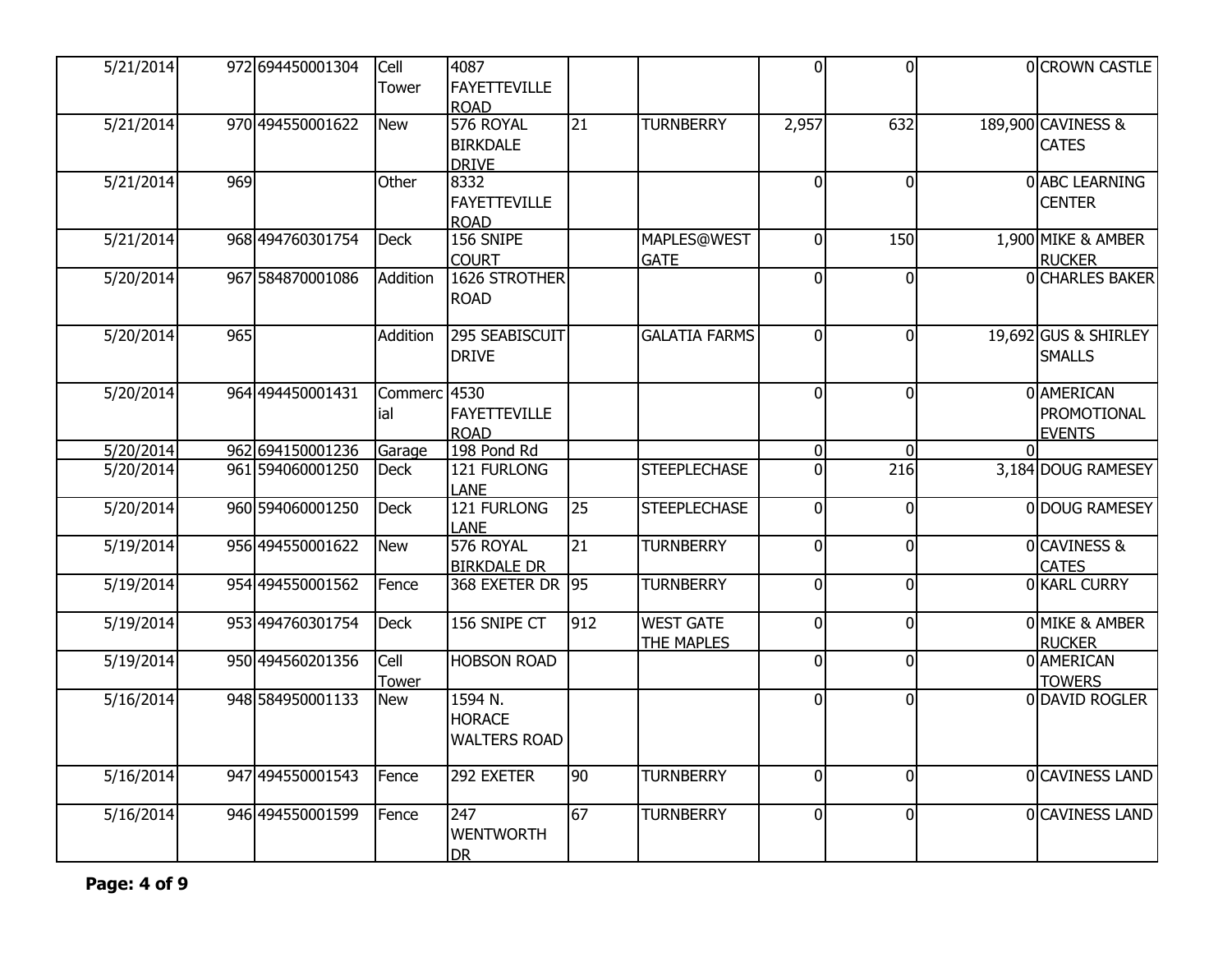| 5/16/2014 | 945 494550001600 | Fence      | 239<br><b>WENTWORTH</b><br><b>DR</b>    | 68              | <b>TURNBERRY</b>                  | $\overline{0}$ | $\overline{0}$ | 0 CAVINESS LAND                                                                                        |
|-----------|------------------|------------|-----------------------------------------|-----------------|-----------------------------------|----------------|----------------|--------------------------------------------------------------------------------------------------------|
| 5/16/2014 | 944 494560301249 | Deck       | 112 NEELY<br><b>LANE</b>                |                 | <b>PARKERS</b><br><b>GROVE</b>    | $\overline{0}$ | 366            | 26,000 ERICA HICKS                                                                                     |
| 5/16/2014 | 943 694451001034 | Addition   | 115 BELMONT<br><b>DRIVE</b>             | $\overline{14}$ | <b>ENGLISH FARM</b>               | 84             | $\overline{0}$ | 10,500 JAMES QUICK                                                                                     |
| 5/16/2014 | 941 694451001034 | Addition   | 115 BELMONT<br><b>DR</b>                | $ 14\rangle$    | <b>ENGLISH FARM</b>               | $\Omega$       | $\Omega$       | 0JAMES QUICK                                                                                           |
| 5/15/2014 | 935 494560301424 | New        | 316 STANSBURY 52<br><b>DRIVE</b>        |                 | Brenthaven                        | 2,605          | 725            | 170,000 Floyd Properties<br>& Development,<br>Inc. 901 Arsenal<br>Avenue,<br>Fayetteville, NC<br>29305 |
| 5/15/2014 | 934 494560301424 | <b>New</b> | 316 Stansbury<br><b>Drive</b>           | 52              | Brenthaven                        | 2,605          | 529            | 170,000 Floyd Properties<br>& Development,<br>Inc. 901 Arsenal<br>Avenue,<br>Fayetteville, NC<br>29305 |
| 5/14/2014 | 933 494850301289 | Addition   | 102 CONDOR<br><b>COURT</b>              |                 | <b>DOVEFIELD</b>                  | 370            | ΩI             | 28,500 DARYL & KELLIE<br><b>LANGSTON</b>                                                               |
| 5/14/2014 | 931 494840401141 | <b>New</b> | 270 GERTIE<br><b>COURT</b>              | 68              | MITCHELL'S<br><b>LANDING</b>      | 2,038          | 560            | 95,500 MCCLOSKEY<br><b>BUILDERS INC.</b>                                                               |
| 5/14/2014 | 930 494840401141 | <b>New</b> | 270 Gertie Court 68                     |                 | Mitchells<br>Landing              | 2,038          | 560            | 95,500 McCloskey<br>Builders Inc.                                                                      |
| 5/14/2014 | 927 494550001586 | <b>New</b> | 194<br><b>WENTWORTH</b><br><b>DRIVE</b> |                 | <b>TURNBERRY</b>                  | $\mathbf 0$    | 336            | 37,581 BOB & CINDY<br><b>VAN VLERAH</b>                                                                |
| 5/14/2014 | 925 193190001060 |            | Singlewid 997 MT. ZION<br><b>ROAD</b>   | 24              | <b>BLUE BIRD</b><br><b>VALLEY</b> | $\overline{0}$ | $\Omega$       | 0 PEGGY<br><b>LOCKLEAR</b>                                                                             |
| 5/13/2014 | 920 494550001490 | <b>New</b> | 1367<br><b>TOWNSEND</b><br><b>ROAD</b>  |                 |                                   | $\overline{0}$ | $\overline{0}$ | <b>OLLUMBEE</b><br><b>QUALITY</b><br><b>BUILDERS</b>                                                   |
| 5/13/2014 | 916 494450001336 | Fence      | 110 TULANE DR 55                        |                 | <b>SAVANNAH</b><br><b>CHASE</b>   | $\overline{0}$ | $\overline{0}$ | 0JAYSON<br><b>RODRIQUEZ</b>                                                                            |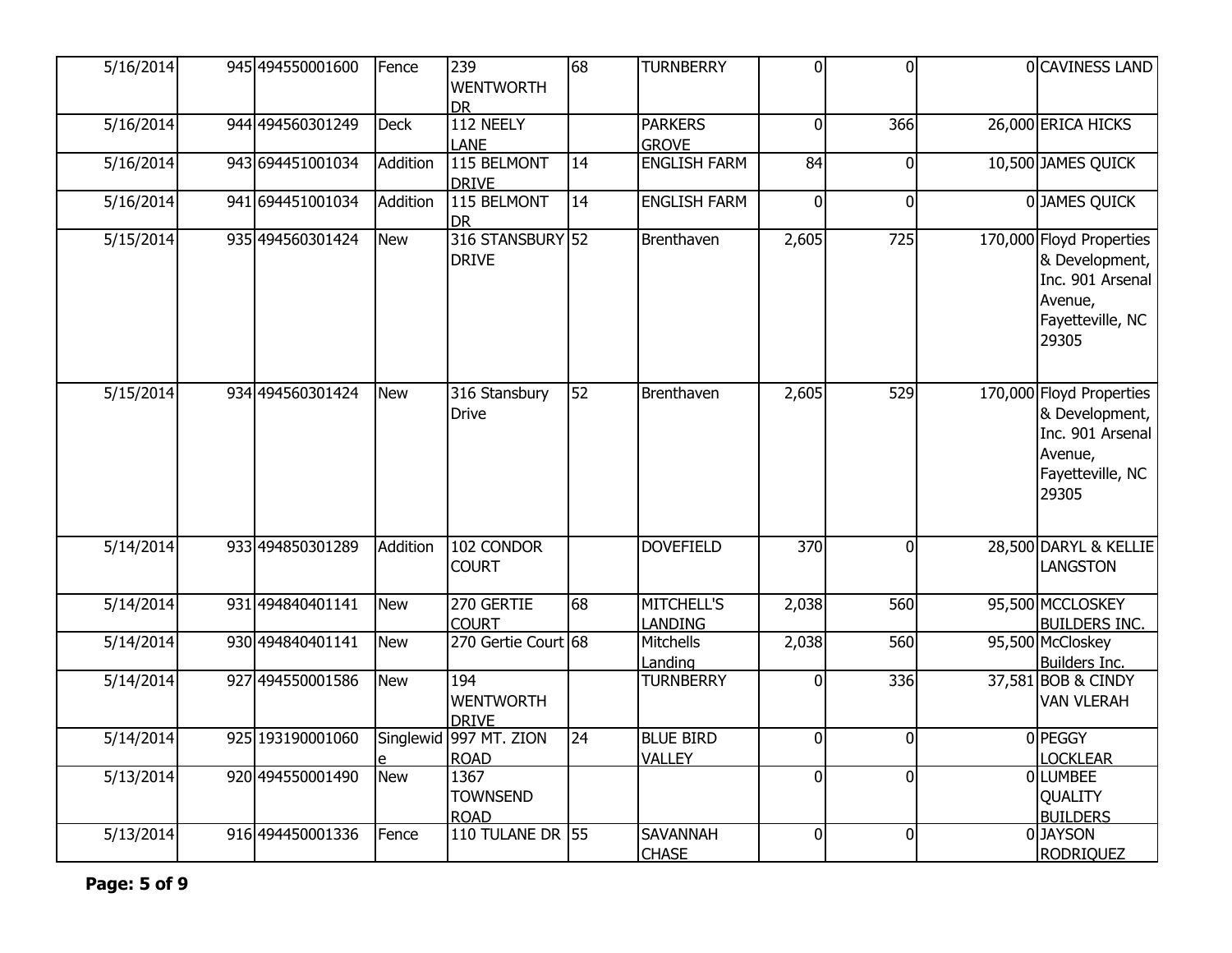| 5/12/2014 |     | 910 494560301249 | Deck                         | 112 NEELEY<br>LANE                           | 144              | <b>PARKERS</b><br><b>GROVE</b>       | $\mathbf 0$    | $\overline{0}$ |               | 0 ERICA HICKS                          |
|-----------|-----|------------------|------------------------------|----------------------------------------------|------------------|--------------------------------------|----------------|----------------|---------------|----------------------------------------|
| 5/12/2014 |     | 909 494550001586 | Other                        | 194<br><b>WENTWORHT</b><br><b>DR</b>         | 54               | <b>TURNBERRY</b>                     | $\mathbf{0}$   | $\overline{0}$ |               | 0BOB & CINDY<br><b>VAN VLERAH</b>      |
| 5/12/2014 |     | 908 494850301289 | Addition                     | 102 CONDOR<br><b>CT</b>                      |                  | <b>DOVEFIELD</b>                     | $\mathbf{0}$   | $\overline{0}$ |               | ODARYL & KELLIE<br><b>LANGSTON</b>     |
| 5/12/2014 |     | 907 494750101008 | New                          | 1096 GALATIA<br><b>CHURCH RD</b>             |                  |                                      | $\Omega$       | $\overline{0}$ |               | 0 RONNIE ADAMS                         |
| 5/12/2014 | 906 |                  |                              | Singlewid 2373 HALL<br><b>ROAD</b>           |                  |                                      | $\Omega$       | $\overline{0}$ |               | 0THAD & CHERYL<br><b>DAVIS</b>         |
| 5/9/2014  |     | 903 494550001613 | <b>New</b>                   | 442 ROYAL<br><b>BIRKDALE</b><br><b>DRIVE</b> | 12               | <b>TURNBERRY</b>                     | 2,300          | 874            | 140,346 H & H | <b>CONSTRUCTOR</b><br>S INC            |
| 5/9/2014  |     | 900 694440001253 | New                          | 807 ROANOKE<br><b>DRIVE</b>                  | 223              | <b>RIVERBROOKE</b>                   | 1,950          | 651            |               | 106,140 CAVINESS LAND                  |
| 5/9/2014  |     | 899 494550001515 | Fence                        | 278 EXTER DR                                 | 89               | <b>TURNBERRY</b>                     | $\Omega$       | $\overline{0}$ |               | <b>OSTANLEY &amp;</b><br>SHIRLEY DAVIS |
| 5/9/2014  |     | 898 494660201494 | Fence                        | 186 WIND<br><b>SWEPT ST</b>                  | 104              | WEDGEFIELD                           | $\mathbf{0}$   | $\overline{0}$ |               | OLMS & SONS                            |
| 5/9/2014  |     | 897 494750101083 | Fence                        | 395<br>SEDGEFIELD DR                         | 943              | <b>WESTGATE THE</b><br><b>PINES</b>  | $\Omega$       | $\overline{0}$ |               | OLMS & SONS<br><b>HOMES</b>            |
| 5/9/2014  |     | 896 494660201500 | Fence                        | 163 TIPPERARY<br><b>ST</b>                   | $\overline{131}$ | WEDGEFIELD                           | $\mathbf 0$    | $\overline{0}$ |               | 0LMS & SONS<br><b>HOMES</b>            |
| 5/9/2014  |     | 894 694440001216 | Accessor                     | 218 CASTLE<br>v Building CREEK DRIVE         |                  | <b>CREEKSTONE</b>                    | $\Omega$       | 516            |               | 6,400 ALICE HALL<br><b>KEMP</b>        |
| 5/9/2014  |     | 893 694140001049 | <b>New</b>                   | 2731 TURNPIKE<br><b>ROAD</b>                 |                  |                                      | $\Omega$       | $\overline{0}$ |               | 0JJOSHUA<br><b>HENDRIX</b>             |
| 5/8/2014  |     | 890 494850301310 | Accessor<br>y Building COURT | 101 PHEASANT                                 |                  | <b>DOVEFIELD</b>                     | $\Omega$       | 540            |               | 4,800 PATRICK<br><b>HARALSON</b>       |
| 5/8/2014  | 889 |                  | Renovati<br>lons             | 395<br><b>NORTHWOODS</b><br><b>DRIVE</b>     |                  | <b>NORTHWOODS</b>                    | 1,400          | 0l             |               | 26,069 SGT. CODY<br><b>BLUME</b>       |
| 5/8/2014  |     | 888 4946501058   | Fence                        | 132 ARBOR DR                                 | 48               | <b>SPRING VALLEY</b>                 | $\Omega$       | $\overline{0}$ |               | 0 MIRIAM<br><b>CAMPBELL</b>            |
| 5/8/2014  |     | 887 494750101171 | Fence                        | 961 ST. JOHNS<br><b>LOOP</b>                 | 933              | <b>WESTGATE THE</b><br><b>MAPLES</b> | $\overline{0}$ | $\overline{0}$ |               | 0SYREETA<br><b>STEWART</b>             |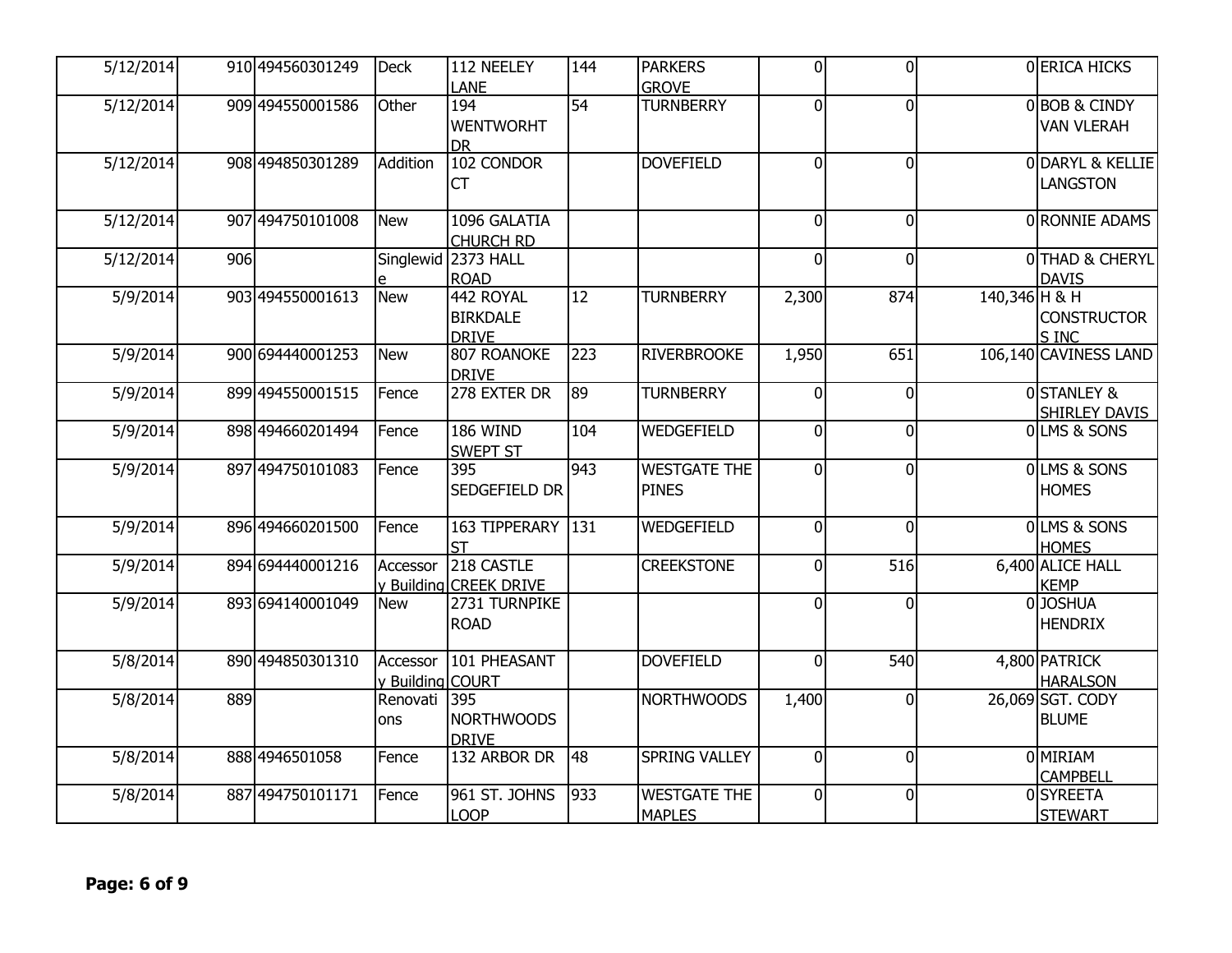| 5/8/2014 |     | 886 694251101050 | <b>New</b>                   | 454<br><b>BLACKHAWK</b><br><b>LANE</b>                    | 88  | <b>EAGLES RIDGE</b>            | 1,467          | 787            |              | 107,400 HOWARD<br><b>BUILDERS</b>                       |
|----------|-----|------------------|------------------------------|-----------------------------------------------------------|-----|--------------------------------|----------------|----------------|--------------|---------------------------------------------------------|
| 5/8/2014 |     | 885 494840101303 | New                          | 181 CORDELIA<br><b>COURT</b>                              | 31  | <b>RAVENWOOD</b>               | 1,850          | 853            | 120,111 KING | <b>CONSTRUCTION</b>                                     |
| 5/8/2014 |     | 884 494550001072 | <b>New</b>                   | 376 TOWNSEND<br><b>ROAD</b>                               |     |                                | 3,508          | 781            |              | 295,000 RICHARD<br>FAMILY<br><b>BUILDERS INC</b>        |
| 5/8/2014 |     | 883 494550001613 | New                          | 442 ROYAL<br><b>BIRKDALE DR</b>                           | 12  | <b>TURNBERRY</b>               | $\Omega$       | $\overline{0}$ |              | $0$ H & H<br><b>CONSTRUCTOR</b><br>S INC                |
| 5/8/2014 |     | 882 494660101028 | Other                        | 196 PITTMAN<br><b>GROVE CH RD</b>                         |     |                                | $\Omega$       | $\overline{0}$ |              | 0 MUSLIM<br><b>ASSOCIATION</b><br>OF CAROLINA           |
| 5/7/2014 |     | 881 494850301345 | Accessor<br>y Building DRIVE | 412 SPARROW                                               |     | <b>DOVEFIELD</b>               | $\mathbf 0$    | 320            |              | 3,800 IAN BROWN                                         |
| 5/7/2014 |     | 880 294310001420 | New                          | 512 S. OLD<br><b>WIRE ROAD</b>                            |     |                                | $\mathbf{0}$   | $\overline{0}$ |              | 0BRANDON<br><b>BOUNDS</b>                               |
| 5/7/2014 |     | 879 694440001253 | New                          | 807 ROANOKE<br><b>DR</b>                                  | 223 | <b>RIVERBROOKE</b>             | $\mathbf{0}$   | $\overline{0}$ |              | 0 CAVINESS LAND                                         |
| 5/7/2014 |     | 878 794630001250 | ial                          | Commerc 736 ELLIS ROAD                                    |     |                                | $\Omega$       | 0l             |              | 510,000,000 HOKE COUNTY<br>(WWTP)                       |
| 5/7/2014 | 876 |                  | ion                          | Construct 736 ELLIS ROAD                                  |     |                                | 1,440          | $\overline{0}$ |              | 0 HOKE COUNTY<br>(WWTP)                                 |
| 5/7/2014 | 875 |                  | ion                          | Construct PHILLIPPI<br><b>CHURCH ROAD</b>                 |     |                                | 256            | $\overline{0}$ |              | 0 HOKE COUNTY<br>(WWTP)                                 |
| 5/7/2014 |     | 873 794630001250 | lial                         | Commerc 736 ELLIS RD<br><b>LUMBER</b><br><b>BRIDGE NC</b> |     |                                | $\Omega$       | 0              |              | 0WHARTON-<br>SMITH INC                                  |
| 5/7/2014 |     | 871 494750101008 | New                          | 850 GALATIA<br><b>CHURCH ROAD</b>                         |     |                                | $\Omega$       | 360            |              | 19,700 RONNIE ADAMS                                     |
| 5/7/2014 | 869 |                  | Renovati<br>ons              | 5199 BALFOUR<br><b>ROAD</b>                               |     |                                | 1,050          | 450            |              | 19,200 MARNICE<br><b>SWOOP</b>                          |
| 5/6/2014 |     | 867 584670001002 | Cell<br><b>Tower</b>         | <b>662 TRACKSIDE</b><br><b>DR</b>                         |     |                                | $\mathbf{0}$   | $\overline{0}$ |              | 0 CROWN CASTLE                                          |
| 5/6/2014 |     | 866 494840301201 | Renovati<br>lons             | <b>152 SANDSPUR</b><br><b>COURT</b>                       | 22  | <b>CLOVER</b><br><b>MEADOW</b> | 0              | $\overline{0}$ |              | 11,050 SERENITY<br><b>THERAPEUTIC</b><br><b>SERVICE</b> |
| 5/6/2014 |     | 865 494660401260 | Other                        | 383 ST. JOHNS<br><b>LOOP</b>                              | 575 | PINES@WESTG<br><b>ATE</b>      | $\overline{0}$ | $\overline{0}$ |              | 31,500 DEREK RILEY                                      |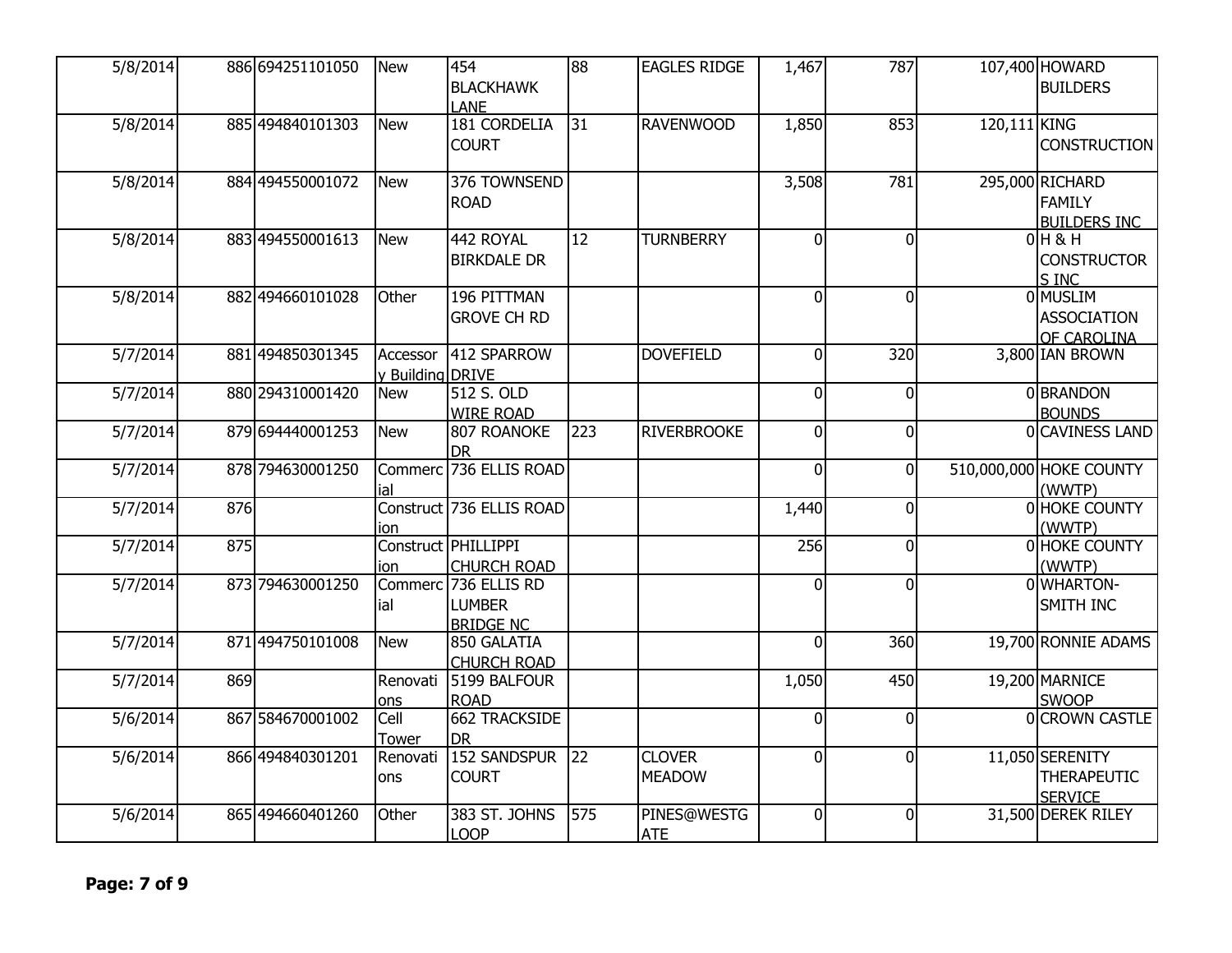| 5/6/2014 | 864 |                  | Other                        | 303 CARRIAGE                                     |     | <b>COUNTRY WALK</b>            | $\Omega$       | $\Omega$       |               | 0CYSHELLE                                                                                 |
|----------|-----|------------------|------------------------------|--------------------------------------------------|-----|--------------------------------|----------------|----------------|---------------|-------------------------------------------------------------------------------------------|
| 5/6/2014 |     | 863 494660401260 | Other                        | LANE<br>383 ST. JOHNS                            | 575 | <b>WESTGATE THE</b>            | $\overline{0}$ | $\Omega$       |               | <b>GRAHAM</b><br>0 DEREK RILEY                                                            |
| 5/6/2014 |     | 861 494750301006 | <b>Deck</b>                  | <b>LOOP</b><br>850 GALATIA<br><b>CHURCH ROAD</b> |     | <b>PINES</b>                   | $\overline{0}$ | $\overline{0}$ |               | 0ELIZABETH<br><b>THORNTON</b>                                                             |
| 5/6/2014 |     | 860 494840101303 | <b>New</b>                   | 181 CORDELIA<br><b>CT</b>                        | 31  | <b>RAVENWOOD</b>               | $\overline{0}$ | $\Omega$       |               | 0KING<br><b>CONSTRUCTION</b>                                                              |
| 5/6/2014 |     | 858 494850301130 | lial                         | Commerc 7805 ROCKFISH<br><b>ROAD</b>             |     |                                | $\overline{0}$ | $\overline{0}$ |               | 0ROSEMARY<br><b>BENITEZ</b>                                                               |
| 5/5/2014 |     | 856 494850301310 | Accessor<br>y Building COURT | 101 PHEASANT                                     | 84  | <b>DOVEFIELD</b>               | $\overline{0}$ | $\overline{0}$ |               | <b>OPATRICK</b><br><b>HARALSON</b>                                                        |
| 5/5/2014 |     | 855 494840301201 | Other                        | <b>152 SANDSPUR</b><br><b>CT</b>                 | 22  | <b>CLOVER</b><br><b>MEADOW</b> | $\Omega$       | ΩI             |               | 0SERENITY<br><b>THERAPEUTIC</b><br><b>SERVICE</b>                                         |
| 5/5/2014 | 851 |                  | Fence                        | 299 TRIPLE<br><b>CROWN DR</b>                    |     |                                | $\overline{0}$ | $\overline{0}$ |               | 0BELINDA &<br><b>EVERARDO</b><br><b>PEREZ</b>                                             |
| 5/5/2014 |     | 850 494660201022 |                              | Singlewid 806 CAROLINA<br><b>DR</b>              |     |                                | $\overline{0}$ | $\Omega$       |               | 0 MARITZA<br><b>DELACRUZ</b>                                                              |
| 5/2/2014 |     | 849 494840301201 | <b>Deck</b>                  | <b>152 SANDSPUR</b><br>СT                        | 22  | <b>CLOVER</b><br><b>MEADOW</b> | 0l             | $\overline{0}$ |               | 0152 SANDSPUR<br>СT                                                                       |
| 5/2/2014 |     | 848 494660201022 |                              | Singlewid 806 CAROLINA<br><b>DR</b>              |     |                                | $\overline{0}$ | $\overline{0}$ |               | <b>OMARITZA</b><br><b>DELACRUZ</b>                                                        |
| 5/2/2014 | 847 |                  | Renovati<br>ons              | 122 RED BERRY<br><b>LANE</b>                     |     |                                | $\overline{0}$ | $\overline{0}$ |               | 11,500 FRANKLIN<br><b>OXENDINE</b>                                                        |
| 5/2/2014 | 846 |                  | ial                          | Commerc 337 HILLCREST<br><b>DRIVE</b>            |     |                                | 864            | <sup>0</sup>   |               | 6,000 CHRISTWAY<br><b>CHRISTIAN</b><br><b>CHURCH OF</b><br><b>GOD (MARVIN</b><br>PURCELL) |
| 5/1/2014 |     | 843 694451801033 | Addition                     | 2587 HWY 401<br><b>BUSINESS</b>                  |     |                                | $\overline{0}$ | $\overline{0}$ |               | 0 ANGELA<br><b>JIMENEZ</b>                                                                |
| 5/1/2014 |     | 842 694451801033 | Addition                     | 2587 HWY 401<br><b>BUSINESS</b>                  |     |                                | $\overline{0}$ | 0              |               | <b>O</b> ANGELA<br><b>JIMENEZ</b>                                                         |
| 5/1/2014 |     | 841 494550001612 | New                          | 426 ROYAL<br><b>BIRKLAND</b><br><b>DRIVE</b>     | 11  | <b>TURNBERRY</b>               | 3,400          | 854            | 194,766 H & H | <b>CONSTRUCTOR</b><br><b>S INC</b>                                                        |